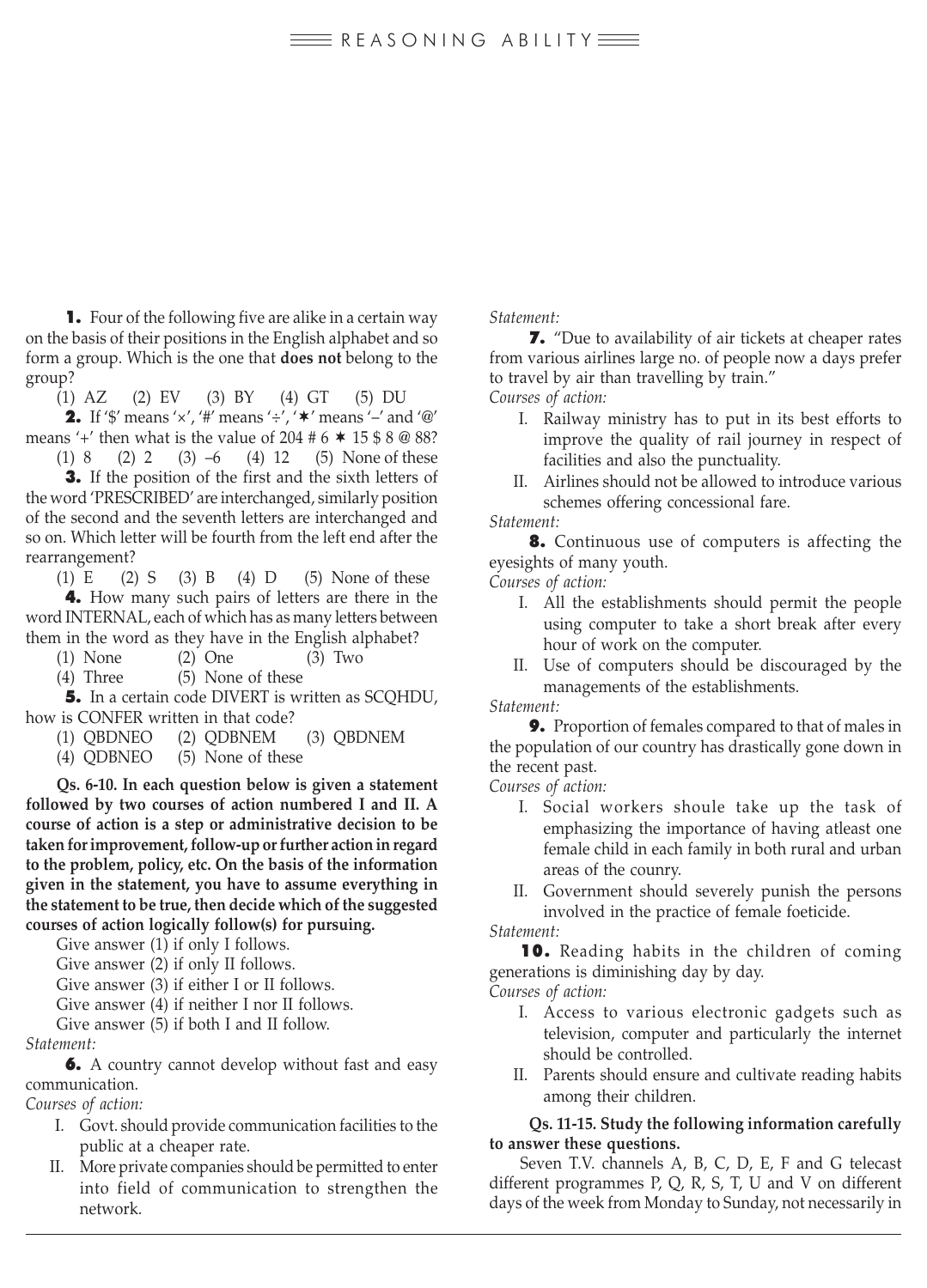the same order.

Channel A telecast Programme T on Sunday. Channel D does not telecast Programme P or U but telecasts on the day just prior to Channel F. Channel C telecasts Programme Q but not on Monday. Channel B telecasts Programme R on Tuesday. Channel G telecasts Programme V but not on Monday. Channel C telecasts on the next day of Channel G and previous day of Channel D. Programme 'P' is telecast before Programme 'U'.

**11.** Which programme is telecast on Thursday?

(1) P (2) S (3) R (4) U (5) None of these 12. Which of the following combination of daychannel-programme is **correct**?

(1) Thursday—C—R (2) Tuesday—C—Q

(3) Saturday—E—U (4) Monday—E—P

(5) None of these

**13.** Which channel telecasts on Wednesday?

(1) F (2) E (3) G

(4) Cannot be determined (5) None of these 14. Channel 'C' telecasts on which day of the week?

(1) Thursday (2) Tuesday (3) Friday

(4) Cannot be determined (5) None of these **15.** Which channel telecasts programme 'S'?

(1) E (2) D (3) F (4) D or E (5) None of these

**Qs. 16-20. In making decisions about important questions, it is desirable to be able to distinguish between "strong" arguments and "weak" arguments. "Strong" arguments must be both important and directly related to the question. "Weak" arguments may not be directly related to the question and may be of minor importance or may be related to the trivial aspects of the question.**

**Each question below is followed by two arguments numbered I and II. You have to decide which of the arguments is a "strong" argument and which is a "weak" argument.**

Give answer (1) if only argument I is strong.

Give answer (2) if only argument II is strong.

Give answer (3) if either argument I or II is strong.

Give answer (4) if neither argument I nor II is strong.

Give answer (5) if both arguments I and II are strong.

16. Should there be a quota for underprivileged categories and the minority communities for admissions into the premier educational institutions in India?

*Arguments:*

- I. No, admissions to the premier institutes should be only on merit and there should be no system for any special consideration.
- II. No, this will put the deserving non-reserved category students to disadvantage.

17. Can the total ban on dance bars across a State be justified?

## *Arguments:*

- I. Yes, running of dance bars gives scope for various illegal and criminal activities.
- II. No, the livelihood of the families of bar-girls is totally dependent on the dance bars.

**18.** Should the top officials and politicians detained by the law enforcement agencies be given special treatment in jails while under-trial?

*Arguments:*

- I. No, there is no such need for any special treatment, they should be treated like all other detainees.
- II. Yes, it is necessary to take care of their special security requirements.

19. Should stricter discipline be imposed upon all the children by parents and teachers in view of the increasing criminal cases among the youth?

*Arguments:*

- I. Yes, too much freedom to the children is leading to such cases of crime.
- II. No, freedom to the children is necessary in the changing social scenario.

20. Should the gender-reassignment surgeries be legally permitted?

*Arguments:*

- I. Yes, it is the genuine need of the transsexuals.
- II. No, people will take disadvantage of the facility since it is difficult to judge the genuineness of the requirement.

**Q. 21-25. Below is given a passage followed by several possible inferences which can be drawn from the facts stated in the passage. You have to examine each inference separately in the context of the passage and decide upon its degree of truth or falsity. Mark answer:**

- (1) if the inference is **"definitely true"** *i.e.* it properly follows from the statement of facts given.
- (2) if the inference is **"probably true"** though not "definitely true" in the light of the facts given.
- (3) if the **data are inadequate** *i.e.* from the facts given you cannot say whether the inference is likely to be true or false.
- (4) if the inference is **"probably false"** though not "definitely false" in the light of the facts given.
- (5) if the inference is **"definitely false"** *i.e.* it cannot possibly be drawn from the facts given or it contradicts the given facts.

There has been a complete turnaround in global coal markets over the last couple of years. While a booming economy led China to turn from being a net coal exporter into a net importer, Japanese nuclear closures contributed to additional demand for steam coal imports. A weakening USA dollar led exporters to further nudge prices northwards. As a result, global coal prices jumped from about \$25 per tonne in 2003 to over \$60 per tonne by July 2004. Above all Chinese demand for commodities sent bulk cargo freight rates to dizzying heights of \$25-30 per tonne. While there has been some moderation in coal prices, since July 2004, prices effectively remained above \$50 per tonne during the first half of 2005. In the ensuing scenario, the rationale for large scale imports of coal needs to be revisited. In fact, citing high prices, utilities are shying away from importing coal as per the schedule plan for 2005-06. This has led to additional pressure on indigenous coal companies, already stressed with enhanced production targets.

21. Japan's nuclear closure did not have an effect on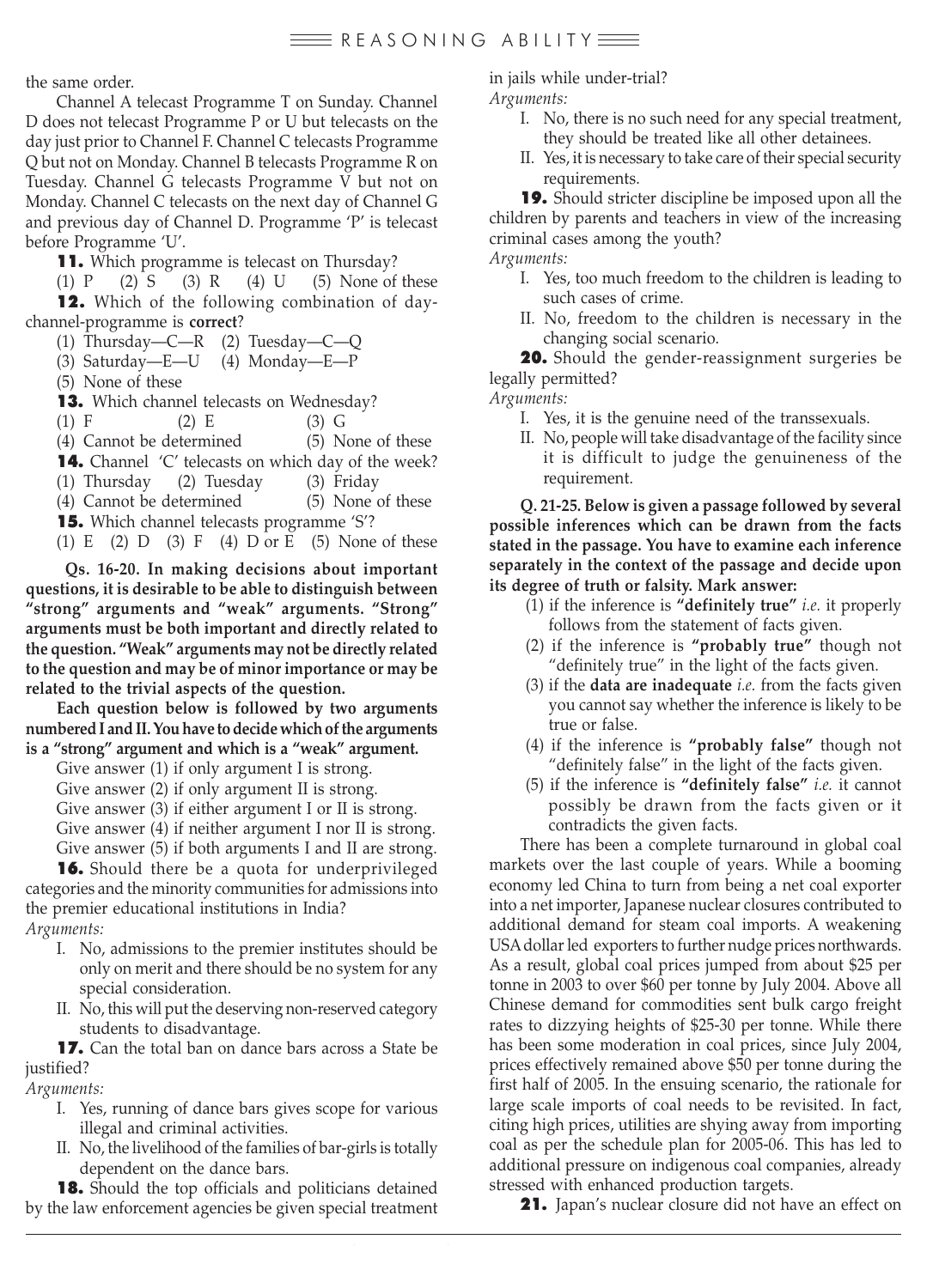the rise in coal prices worldwide.

22. In the changing scenario Indian utility companies are considering other options to coal for their energy requirements.

**23.** Import of coal was a preferred option by the utility

companies prior to 2004.

24. China has become the largest coal importer in the world.

25. Coal prices have increased by about 100% in the recent past.

**Qs. 26-30. In each of the questions given below which one of the five answer figures on the right should come after the problem figures on the left, if the sequence were continued?**



**31.** The average of five consecutive odd numbers is 21. Which is the lowest number of the five?

(1) 15 (2) 19 (3) 13

(4) Cannot be determined (5) None of these

**32.** Vipul told Neha that a number when multiplied by 5 and 7 gives two numbers with a difference of 300. What is the number?

(1) 125 (2) 100 (3) 150

(4) Cannot be determined (5) None of these

33. Rs 123 is accrued as compound interest on an amount at the rate of 5 p.c.p.a. after two years. How much will be the compound interest at the end of three years?

(1) Rs 129.15 (2) Rs 189.15 (3) Rs 117.15

(4) Cannot be determined (5) None of these

34. Vidya bought a cup for Rs 80 after getting

 $66\frac{2}{3}$ % rebate on the printed price. What was the printed price?

(1) Rs 120 (2) Rs 140 (3) Rs 180

(4) Cannot be determined (5) None of these

**35.** What will come in place of the question mark (?) in the following series?

5 21 96 500 3030 ?

36. Two-fifth of three-fourth of a number is 174. What is the number?

(1) 15175 (2) 18210 (3) 21252

(4) 18216 (5) None of these

(1) 232 (2) 326 (3) 435 (4) 480 (5) None of these

37. A train crosses a platform in 40 seconds. What is the speed of the train in km/hr? In order to answer the question, which of the following information is required?

- (A) Length of the train.
- (B) Length of the platform.

(C) The time, the train takes to cross a pole.

- (1) A and B only (2) B and C only
- (3) A and C only (4) Any two of A, B, C
- (5) All the three A, B, C

## **Qs. 38-39. Study the following information to answer the given questions.**

Out of 6 men and 3 women, a committee of 4 is to be formed. In how many different ways it can be done if the committee must have:

38. At least 2 men

(1) 252 (2) 120 (3) 180 (4) 126 (5) None of these **39.** 3 men and 1 woman

(1) 126 (2) 63 (3) 30 (4) 60 (5) None of these